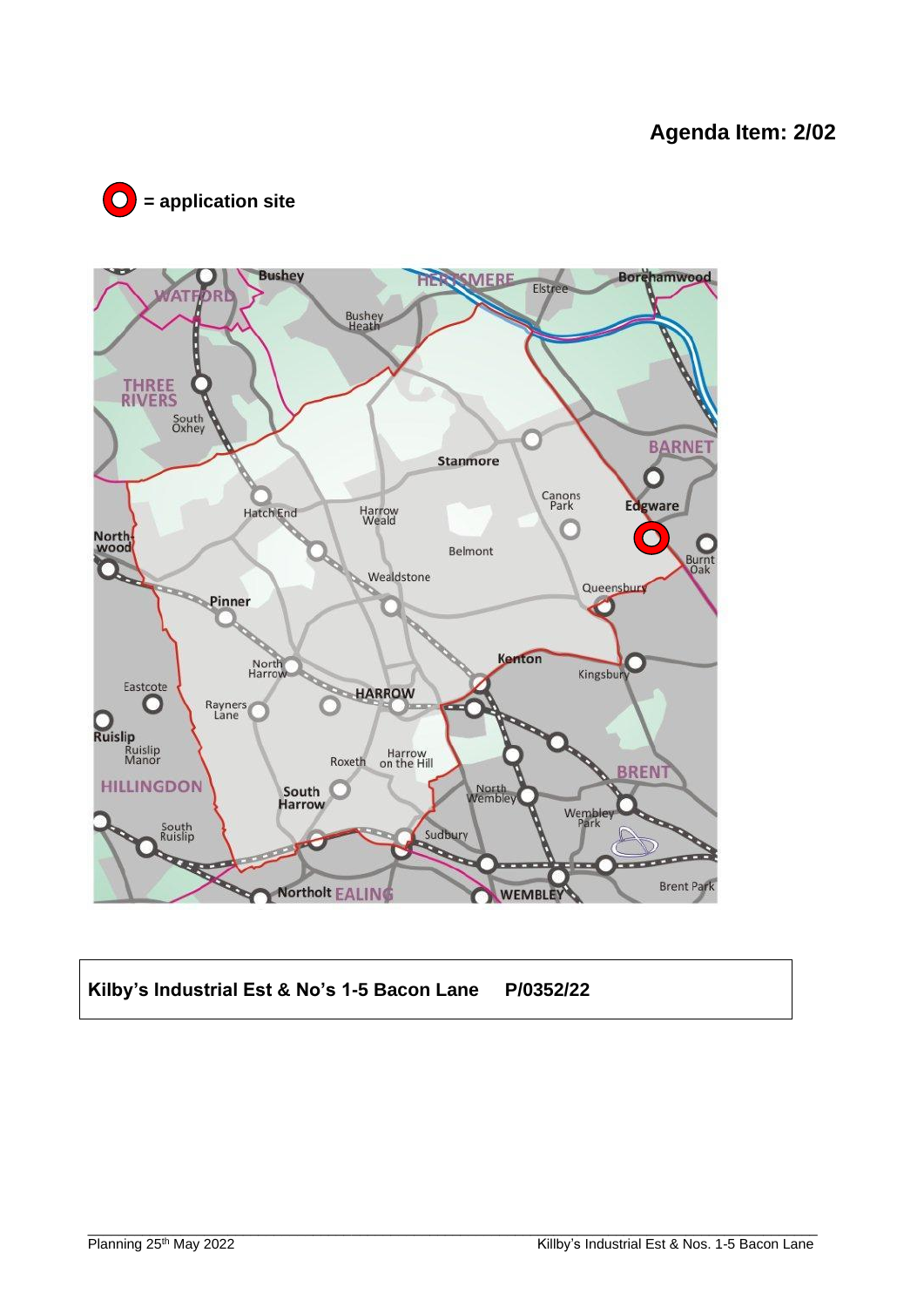# **KILBY'S INDUSTRIAL ESTATE AND NOS 1-5 BACON LANE, EDGWARE**

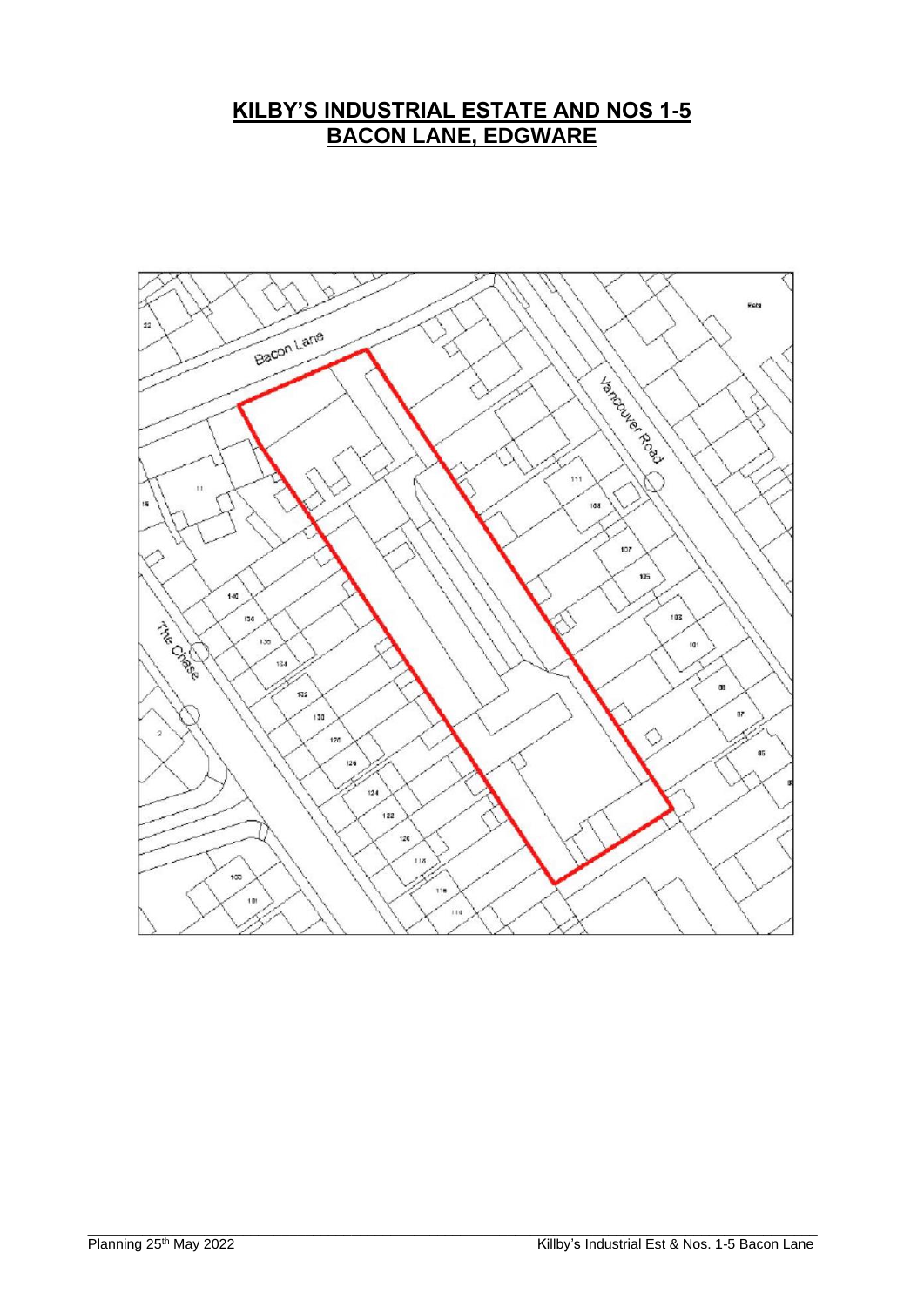# **LONDON BOROUGH OF HARROW**

#### **PLANNING COMMITTEE**

#### **1 st June 2022**

**APPLICATION NUMBER:** P/0352/22 **VALID DATE:** 18/03/2021 **LOCATION:** KILBY'S INDUSTRIAL

**WARD:** EDGWARE **POSTCODE:** HA8 5AS<br> **APPLICANT:** MR POLY **AGENT:** Ca Architects **CASE OFFICER:** TOM BLACKMAN **EXTENDED EXPIRY DATE:** 06/06/2022

ESTATE & NOS. 1-5 BACON LANE **APPLICANT:** MR POLYCARPOU

#### **PROPOSAL**

The application is for a variation of condition 2 (Approved Plans) attached to planning permission P/3667/19 (dated 11/03/2021) to allow addition of rear dormers to 5 of the houses approved. The application is retrospective.

#### **RECOMMENDATION**

#### **The Planning Committee is asked to:**

1) Grant planning permission for the reason set out below, subject to the conditions in Appendix 1, and a variation to the S106 attached to planning permission P/3667/19 (dated 11/03/2021).

# **REASON FOR THE RECOMMENDATION**

1) The application would accord with relevant policy and the proposed development would be a suitable addition to the existing 5(no.) houses approved under P/3667/19 (dated 11/03/2021) and have a satisfactory impact on the character of the area, and the amenities of existing neighbouring occupiers.

For these reasons, weighing up the development plan policies and proposal, and other material considerations including comments received in response to notification and consultation, this application is recommended for grant.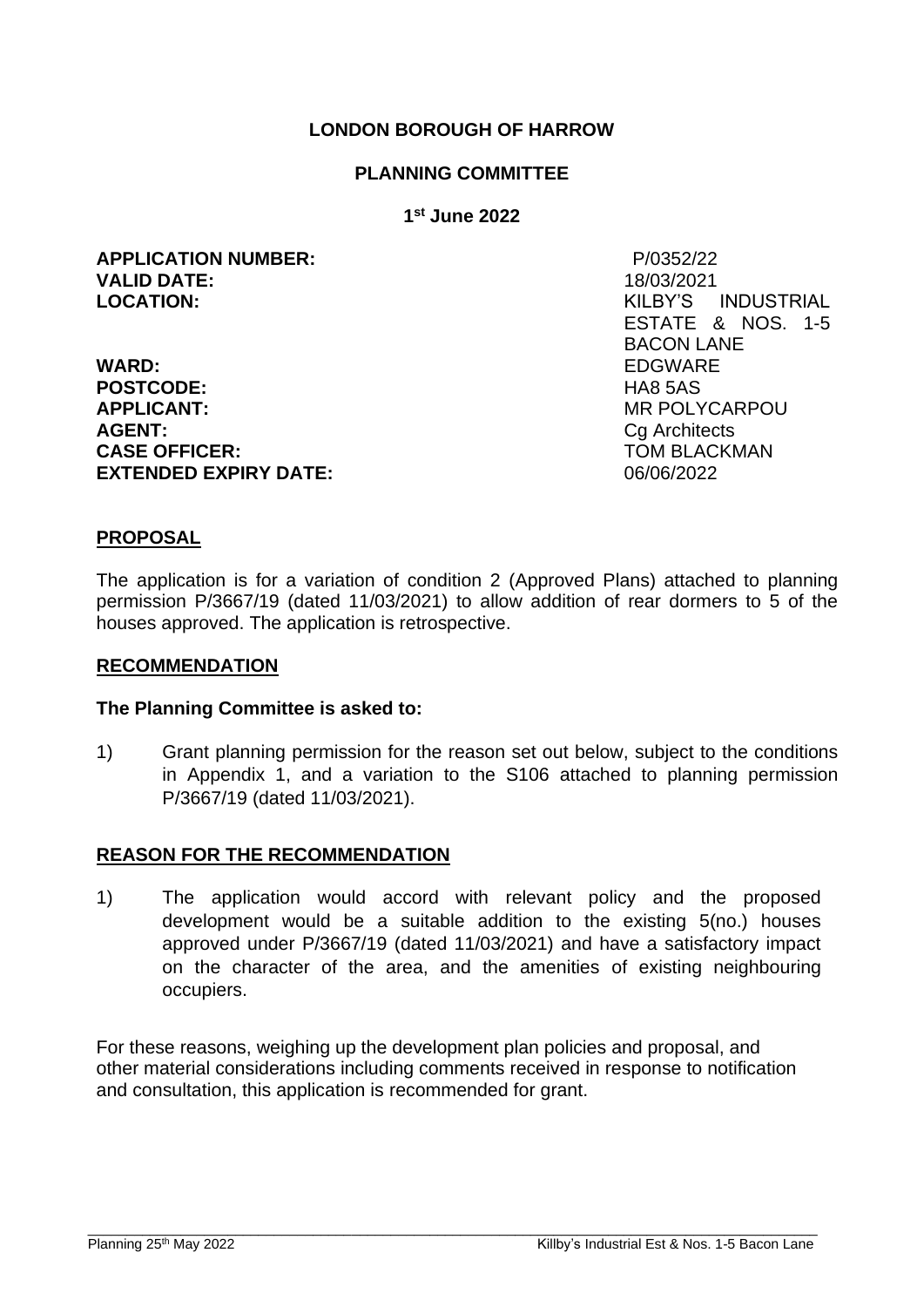# **INFORMATION**

This application is reported to Planning Committee at the request of a nominated member in the public interest.

Statutory Return Type: E(18) Minor

Council Interest: None Net additional Floorspace: 0sqm GLA CIL (provisional): N/A Harrow CIL (provisional): N/A

Development

#### **HUMAN RIGHTS ACT**

The provisions of the Human Rights Act 1998 have been taken into account in the processing of the application and the preparation of this report.

#### **EQUALITIES**

In determining this application the Council has regard to its equalities obligations including its obligations under section 149 of the Equality Act 2010.

For the purposes of this application there are no adverse equalities issues.

#### **S17 Crime & Disorder Act**

The proposed development is not relevant to the consideration of being resilient to crime.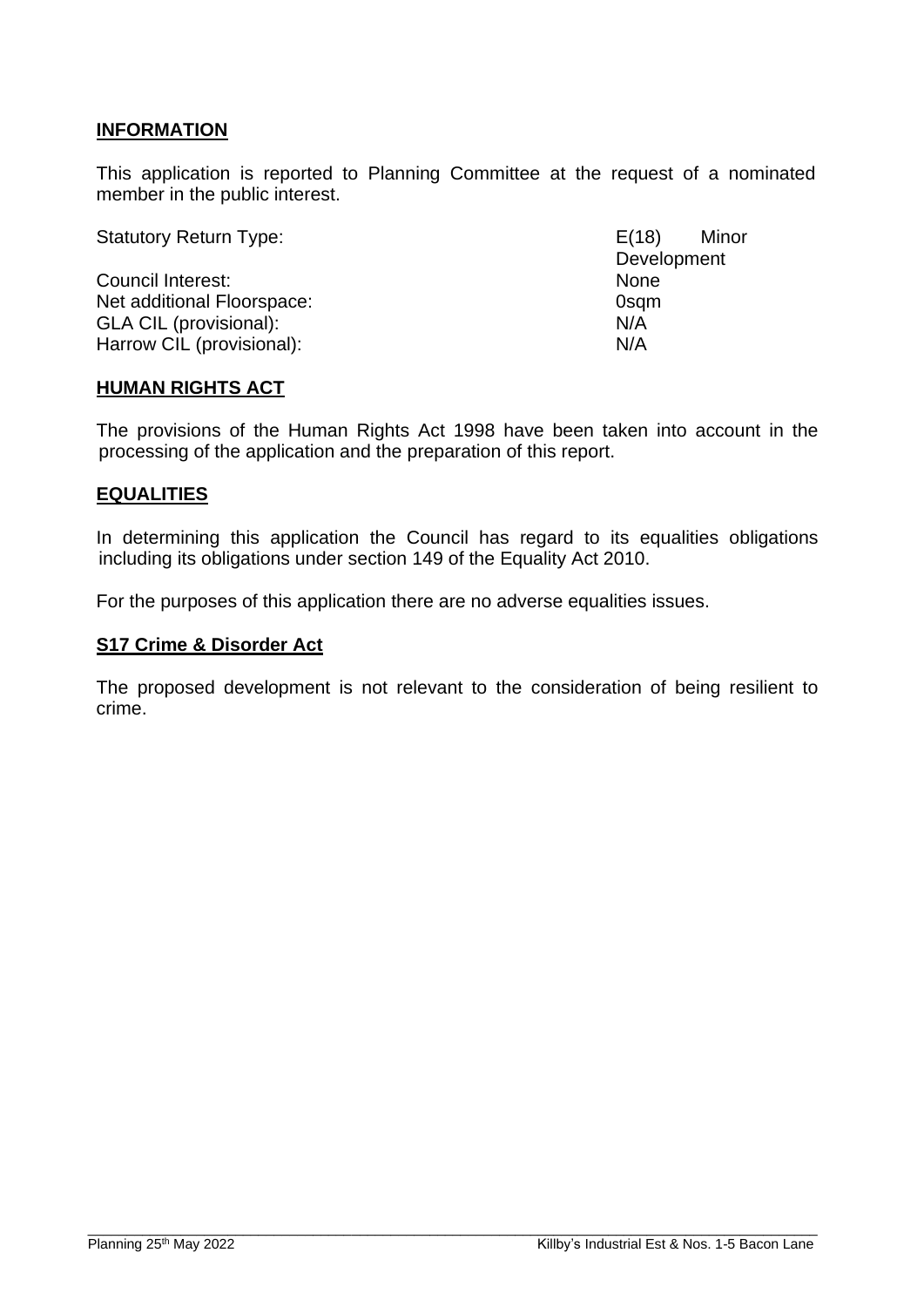# **1. Site Description**

- 1.1 The application site comprises approximately 0.33ha of vacant land located between the rear gardens of the residential properties along Vancouver Road and The Chase with the access point from Bacon Lane. The land was formerly occupied by B1/B2 lock up garages. In addition, the application site includes three residential properties, nos. 1-5 Bacon Lane. As construction is entering the final stages the three approved blocks are within their final form and appearance.
- 1.2 The surrounding land use is predominantly residential in the form of semidetached and terraced inter-war housing.
- 1.3 The application site is located within the Policy sub area of Edgware and Burnt Oak. It is an identified allocated site (H15) for residential development within the Harrow Site Allocations SPD (2013).

# **2. Proposal Details**

- 2.1 The retrospective proposal is for a variation of condition 2 (Approved Plans) attached to planning permission P/3667/19 (dated 11/03/2021) to allow addition of a rear dormer to all of the 5 houses approved as part of Block A. The dormers have already been constructed.
- 2.2 The dormer windows serve a top floor study in each of the 5 houses, improving the outlook from the room, and daylight levels into the room, which gives a better environment for a study rather than a store. The dormer does not amend the total area of the room for house type 1 (Block A), due to the reconfiguration of the roof.

# **3. Relevant History**

3.1. A summary of the relevant planning application history is set out below:

| Ref no.   | <b>Description</b>                                                                                                                                              | Status &<br>date<br>of<br>decision                       |
|-----------|-----------------------------------------------------------------------------------------------------------------------------------------------------------------|----------------------------------------------------------|
| P/0451/22 | Variation of condition 2 (approved plans)<br>attached to planning permission p/3667/19<br>dated 11/03/2021 to allow addition of rear<br>dormers to 5no. Houses. | To bel<br>Determined at<br>$1st$ June 2022<br>Committee. |
| P/3522/21 | Variation of condition 2 (Approved Plans)                                                                                                                       | Refused:                                                 |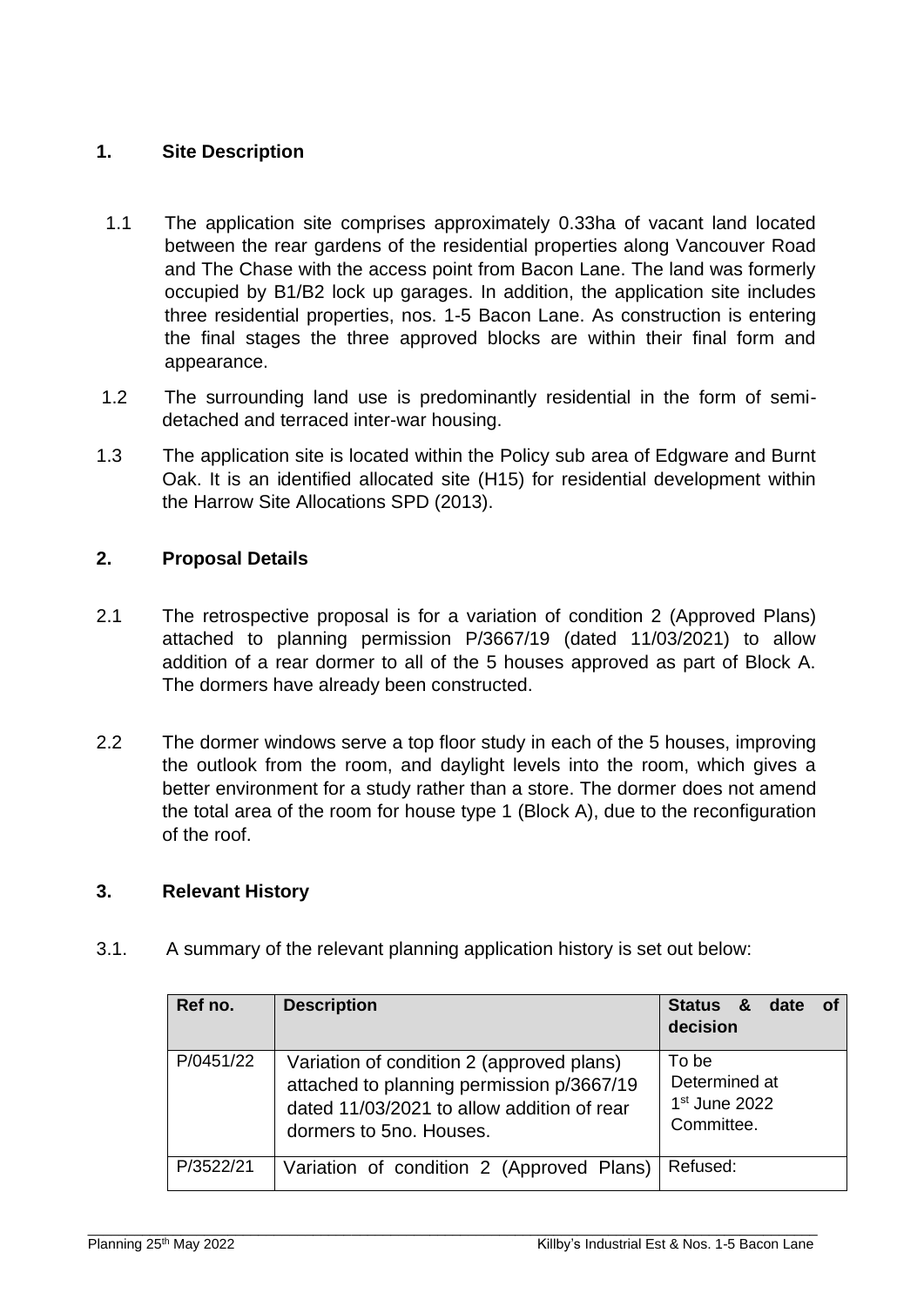|           | attached to planning permission P/3667/19<br>(dated 11/03/2021) to allow addition of a<br>rear dormer to 10 of the houses approved. | 27/01/2022<br>Appeal<br>Submitted<br><b>Not Concluded</b> |
|-----------|-------------------------------------------------------------------------------------------------------------------------------------|-----------------------------------------------------------|
| P/3667/19 | Redevelopment to provide 23<br>houses;<br>associated landscaping and parking; refuse<br>storage.                                    | Granted:<br>09/12/2019                                    |
| P/5810/17 | Redevelopment to provide 24 houses;<br>associated landscaping and parking; refuse<br>storage                                        | Granted:<br>16/04/2018                                    |

# **4. Consultations**

- 4.1 A total of 96 consultation letters were sent to neighbouring properties regarding this application.
- 4.2 The overall public consultation period expired on 8<sup>th</sup> April 2022 and 2 objections were received. The response to the neighbouring consultation is summarised in the table below:

Neighbouring Amenity -Additional dormers create further overlooking. -Increasing noise and air pollution. -Blocking of natural light.

Quality of Accommodation

-Not enough internal storage area within the proposed units due to the storage room being change to study.

-Dormers creating additional bedrooms should not be granted.

Site Levels

-Highlighted currently enforcement investigation regarding site levels.

**Officer response:** All issues raised will be considered in sections 6.2 – 6.4 of the assessment below.

#### Statutory and non-statutory consultation

4.3 There are no statutory or non-statutory consultees that are relevant to this variation application.

# **5. POLICIES**

- 5.1 Section 38(6) of the Planning and Compulsory Purchase Act 2004 requires that:
- 5.2 'If regard is to be had to the Development Plan for the purpose of any determination to be made under the Planning Acts, the determination must be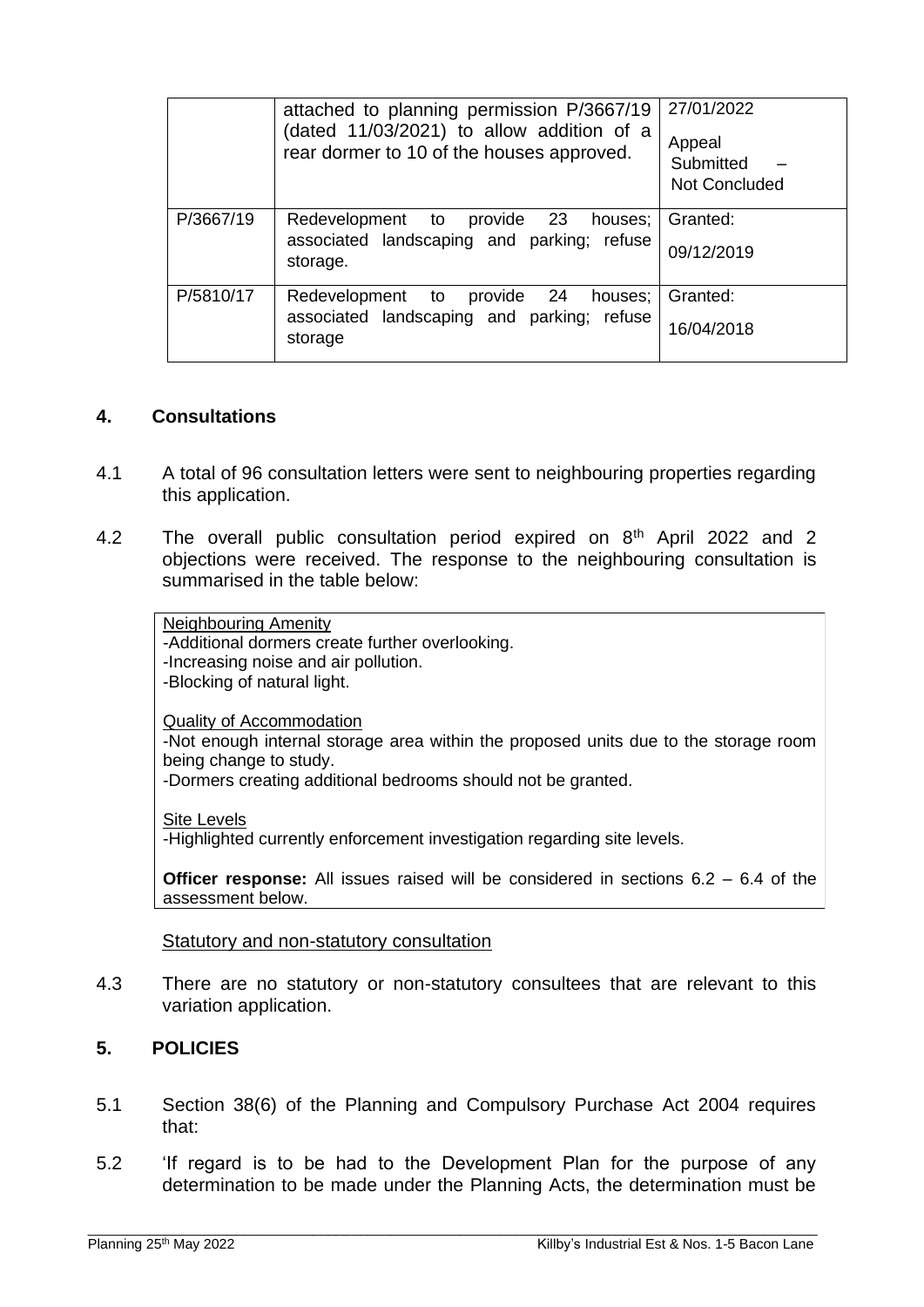made in accordance with the Plan unless material considerations indicate otherwise.'

- 5.3 The Government has issued the National Planning Policy Framework [NPPF 2021] which sets out the Government's planning policies for England and how these should be applied and is a material consideration in the determination of this application.
- 5.4 In this instance, the Development Plan comprises The London Plan 2021 [LP] and the Local Development Framework [LDF]. The LDF comprises The Harrow Core Strategy 2012 [CS], Harrow and Wealdstone Area Action Plan 2013 [AAP], the Development Management Policies Local Plan 2013 [DMP], the Site Allocations Local Plan [SALP] 2013 and Harrow Local Area Map 2013 [LAP]. The relevant polices are referenced within the report below and a summary within Informative 1.

# **6. ASESSMENT**

- 6.1 The main issues are:
	- Character, and Appearance of the Area
	- Neighbouring Residential Amenity
	- Quality of Accommodation

# **6.2 Character, and Appearance of the Area**

- 6.2.1The relevant policies are:
	- National Planning Policy Framework (2021)
	- The London Plan 2021: D3
	- Harrow Core Strategy 2012: CS1.B
	- Harrow Development Management Polices Local Plan (2013): DM1
- 6.2.2 Policy D3.D(1) of the London Plan states that development should in terms of form and layout, enhance local context by delivering buildings and spaces that positively respond to local distinctiveness through their layout, orientation, scale, appearance and shape, with due regard to existing and emerging street hierarchy, building types, forms and proportions.
- 6.2.3 Policy DM1 of the Development Management Policies Local Plan states that ''all development proposals must achieve a high standard of design and layout. Proposals which fail to achieve a high standard of design and layout, or which are detrimental to local character and appearance, will be resisted".
- 6.2.4 The design of the rear dormers would be in keeping with the character and appearance of the development approved (P/3667/19 dated 11/03/2021). As such, the design of the 5 additional dormers are considered acceptable.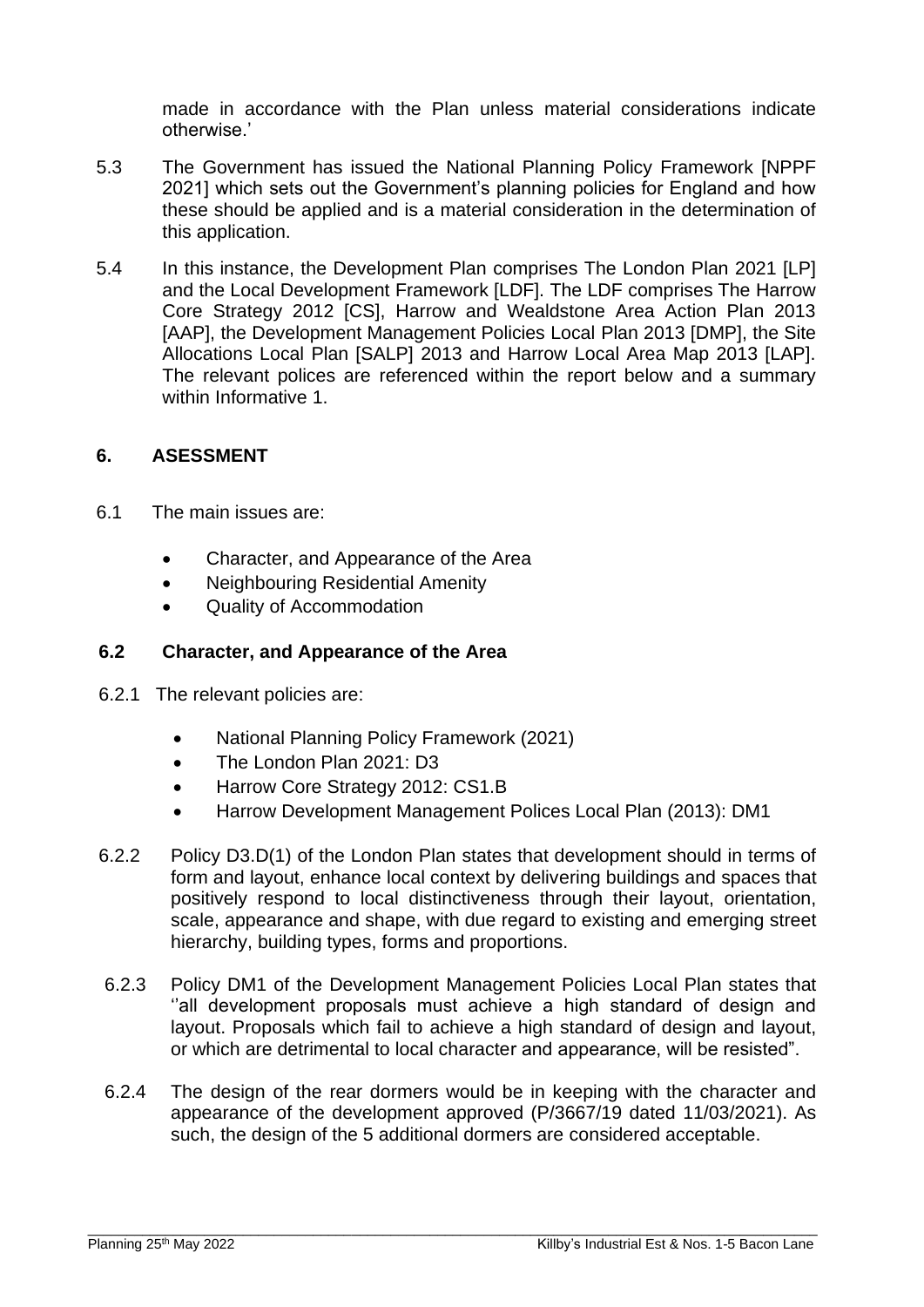# **6.3 Neighbouring Residential Amenity**

- 6.3.1The relevant policies are:
	- National Planning Policy Framework (2021)
	- Harrow Core Strategy 2012: CS1.K
	- Harrow Development Management Polices Local Plan (2013): DM1
	- London Plan Policy: D3, D6

*Relevant Supplementary Documents* 

- Mayor of London Housing Supplementary Planning Guidance (2016)
- 6.3.2 Policy DM1 of the DMP seeks to ensure that "proposals that would be detrimental to the privacy and amenity of neighbouring occupiers, or that would fail to achieve satisfactory privacy and amenity for future occupiers of the development, will be resisted".
- 6.3.3 The construction of the five dormers has introduced five new dormers to the rear roof slope of Block A. The consented scheme did not include dormers on this rear roof slope. This rear roof slope faces onto the side elevation and rear gardens of the approved Block B, the rear elevations and rear gardens of the neighbouring properties that face onto The Chase and Vancouver Road are at an angle to these windows and are over 25m from the rear elevations of the existing neighbouring properties, officers consider the effect on privacy from overlooking onto these neighbouring properties would be negligible.
- 6.3.4 One of the objections received raised concerns about air quality and noise pollution. In officers view, the addition of rear dormers has not created any impacts with regards to air quality, and any noise levels from these dormers would relate to those associated with domestic activities in a residential area. Additionally, the blocking of light has also been raised. The dormers fit within the frame and scale of the approved units therefore officers consider the level of daylight received at neighbouring properties within the immediate vicinity would be unaffected.
- 6.3.5 It has been highlighted within an objection received that there is an enforcement investigation regarding site level, this is correct, and the result of that investigation is a separate issue to this application, and therefore does not affect the assessment or determination of this application.
- 6.3.6 Officers consider the dormers constructed are acceptable in consideration of impact on neighbouring amenity.

\_\_\_\_\_\_\_\_\_\_\_\_\_\_\_\_\_\_\_\_\_\_\_\_\_\_\_\_\_\_\_\_\_\_\_\_\_\_\_\_\_\_\_\_\_\_\_\_\_\_\_\_\_\_\_\_\_\_\_\_\_\_\_\_\_\_\_\_\_\_\_\_\_\_\_\_\_\_\_\_\_\_\_\_\_\_\_\_\_\_\_\_\_\_

# **6.4 Quality of Accommodation**

- 6.4.1The relevant policies are:
	- National Planning Policy Framework (2021)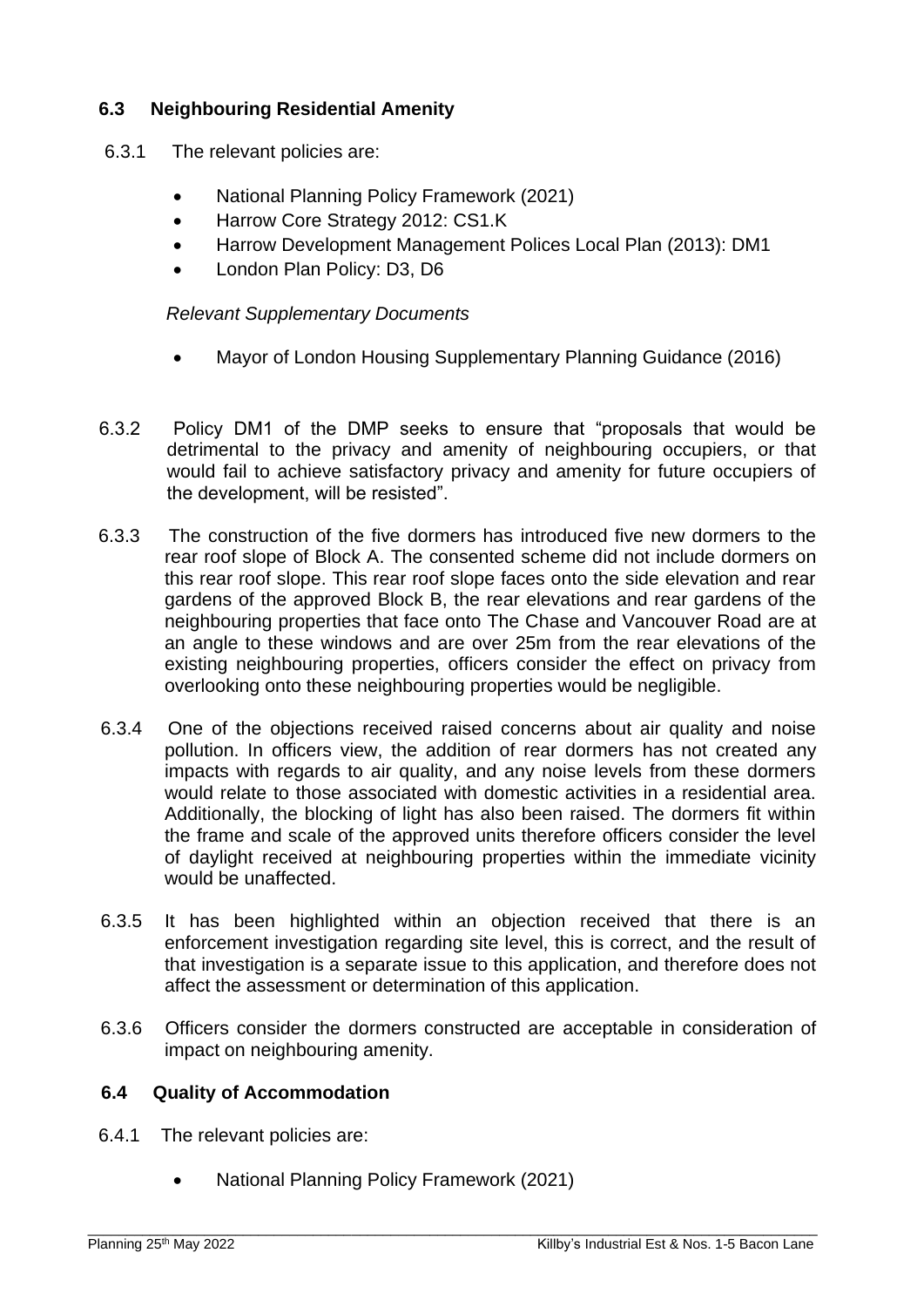- Harrow Development Management Polices Local Plan (2013): DM1
- London Plan Policy: D6
- 6.4.2London Plan policy D6 (Housing quality and standards) requires that housing developments meet the minimum space standards and also sets out a range of other requirements in relation to residential quality. Part D (g) of Policy DM1 of the Harrow Development Management Policies (2013) states that assessment of amenity should have regard to the adequacy of the internal layout of buildings in relation to the needs of future occupiers.
- 6.4.3 The constructed dormers has created five additional dormers that would include the change of a store into a study for each relevant unit, no additional bedrooms have been created. An objection received has raised the concern that there is no longer the appropriate level of storage identified within the units approved. Officers consider the general size of all rooms provided, including the proposed study, provides ample space for appropriate storage for future occupants.

# **7.0 CONCLUSIONS AND REASONS FOR RECOMMENDING APPROVAL**

7.1 The additional rear dormers constructed on the 5 approved houses would be an appropriate addition to the units to facilitate a study room within each unit, that conforms to the character and appearance of the approved development, and would not unduly impact on the amenities of the residential occupiers of the adjoining, or nearby properties, subject to the attached conditions. The proposed development would therefore accord with Policies D3, D6, and D12 of the London Plan (2021), policy CS1 of the Harrow Core Strategy 2012, and policy DM1 of the Harrow Development Management Policies Local Plan (2013).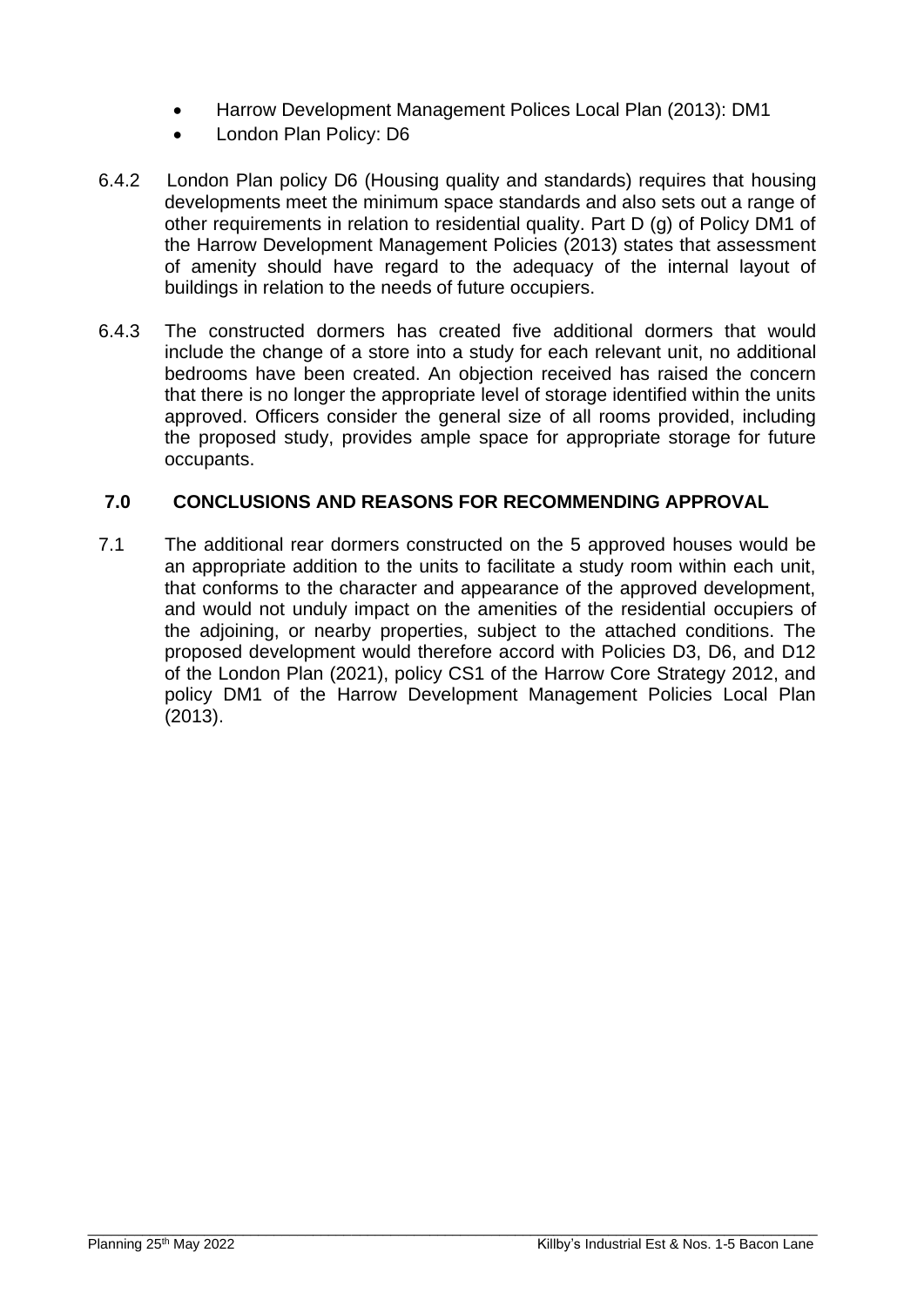# **APPENDIX 1: CONDITIONS AND INFORMATIVES**

# **Conditions**

# 1. Timing

The development hereby permitted shall be begun before the expiration of three years from the date of this permission.

REASON: To comply with the provisions of Section 92 of the Town and Country Planning Act 1990.

#### 2. Approved Plans and Documents

Save where varied by the other planning conditions comprising this planning permission, the development hereby permitted shall be carried out, completed and retained in accordance with the following approved plans and documents:

Site Location Plan, 1294/50, 1294/51, 1294/52, 1294/53, 1294/56, 1294/62, 1294/63, 1294/64, 1294/65, LLDD1210-LAN-DWG-100 Rev 04, 1294/71, 1294/72, 1294/73, 1294/73, LLDD1210-LAN-DWG-101 Rev 05, LLDD1210- LAN-DWG-102 Rev 05, LLDD1210-LAN-DWG-200 Rev 03, LLDD1210-LAN-DWG-201 Rev 05, LLDD1210-LAN-DWG-202 Rev 05, Design and access statement, Planning Statement, Energy and Sustainability Assessment, Phase 3 Remediation Strategy, Air Quality Impact Assessment, Contamination Assessment Report, Report on a Phase 2 Ground Investigation, Extended Phase 1 Habitat Survey, Food Risk Assessment and Drainage Strategy, Construction Management Plan with supporting plans, Construction Logistics Plan, Transport Statement Addendum, Illustrated Schedule of Materials and Planting, Soft Landscape Specification, Daylight Sunlight and Overshadowing Assessment, Detailed Plant Schedule and Specification, Financial Viability Assessment, 1294/54 Rev B, 1294/55 Rev A, 1294/58 Rev A, 1294/61 Rev B

REASON: For the avoidance of doubt and in the interests of proper planning.

# 3. Disposal of Surface and Foul Water

The development shall not commence until works for the disposal of surface and foul water, including a foul water drainage strategy, have been submitted to, and approved in writing by, the local planning authority. To ensure that the necessary construction and design criteria for the development proposals follow approved conditions according to NPPF. The applicant should contact Harrow Drainage Section at the earliest opportunity.

REASON: To ensure that adequate drainage facilities are provided, reduce and mitigate the effects of flood risk.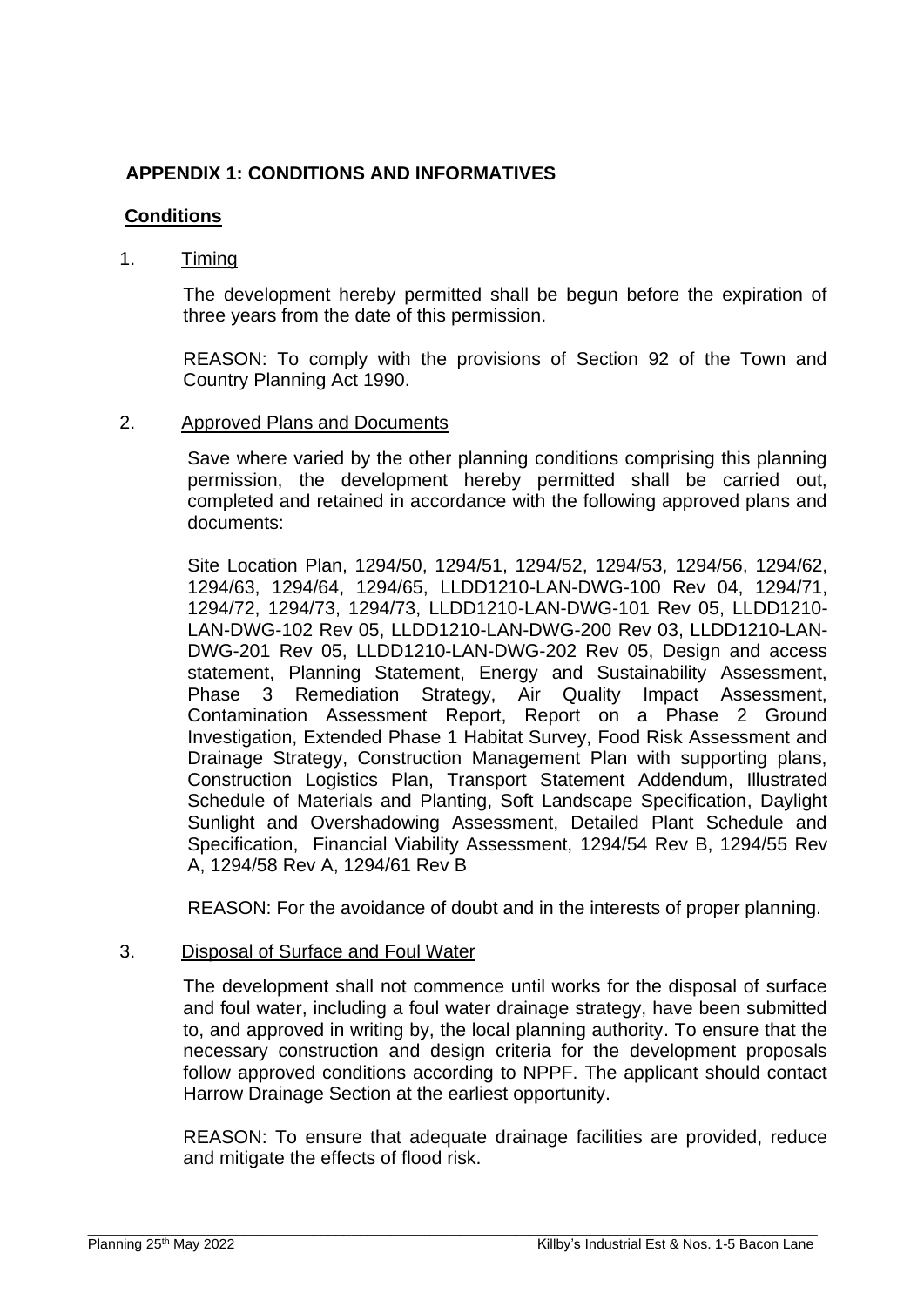# 4. Surface Water Attenuation and Storage Works

The development of any buildings hereby permitted shall not commence until surface water attenuation and storage works have been submitted to, and approved in writing by, the local planning authority. To ensure that the necessary construction and design criteria for the development proposals follow approved conditions according to NPPF. For allowable discharge rates the applicant should contact Harrow Drainage Section at the earliest opportunity.

REASON: To prevent the increased risk of flooding, reduce and mitigate the effects of flood risk.

# 5. Materials

Notwithstanding the details shown on the approved plans, the development hereby permitted shall not progress beyond damp proof course level until samples of the materials to be used in the construction of the external surfaces noted below have been submitted to, and agreed in writing by, the local planning authority:

- a. external appearance of the buildings;
- b. windows and doors
- c. refuse and cycle storage area
- d. the boundary treatment

The development shall be carried out in accordance with the details so agreed and shall thereafter be retained.

REASON: To ensure that the development achieves a high standard of design and layout and safeguard the character and appearance of the area

# 6. Electric Vehicle Charging Points

The development hereby permitted shall not progress beyond damp proof course level until details of the electric vehicle charger point/s for the proposed development in accordance with London Plan Standards (2016), shall be submitted to and approved in writing by The Local Planning Authority. The electric vehicle charger point/s shall be implemented on site prior to occupation of the development in accordance with the approved details and shall be retained thereafter.

REASON: In the interests of sustainable transport.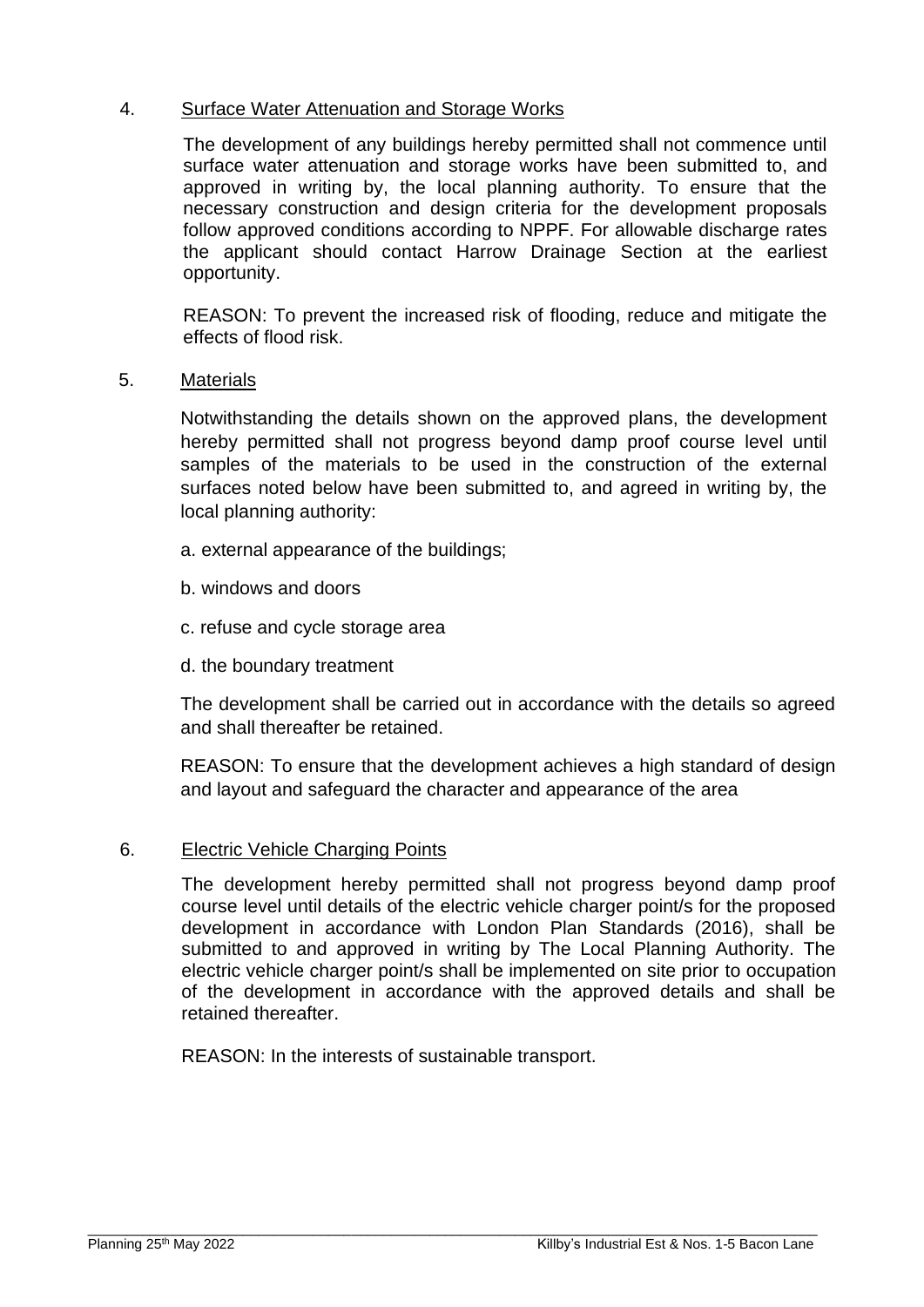# 7. PD Rights – Householder Extensions

Notwithstanding the provisions of the Town and Country Planning (General Permitted Development) (England) Order 2015 (or any order revoking and reenacting that order with or without modification), no development which would otherwise fall within Classes A - F in Part 1 of Schedule 2 to that Order shall be carried out without the prior written permission of the local planning authority.

REASON: To safeguard the character of the area by restricting the amount of site coverage and size of dwelling and to safeguard the amenity of neighbouring residents.

# 8. Use as Dwellinghouse

The development hereby permitted shall be used for Class C3 dwellinghouse(s) only and notwithstanding the provisions of the Town and Country Planning (General Permitted Development) (England) Order 2015 (or any Order revoking or re-enacting that Order with or without modification), no development within Schedule 2, Part 3, Class L shall take place.

REASON: To enable the Local Planning Authority to fully consider the effects of development normally permitted by the Town and Country Planning (General Permitted Development) Order 2015 to maintain mixed, balanced, sustainable and inclusive communities and in the interests of residential and visual amenity.

#### 9. Planting

All planting, seeding or turfing comprised in the approved scheme of landscaping shall be carried out in the first planting and seeding seasons following the first use of the building(s), or the completion of the development, whichever is the sooner. Any existing or new trees or shrubs which, within a period of 5 years from the completion of the 5 development, die, are removed, or become seriously damaged or diseased, shall be replaced in the next planting season, with others of a similar size and species, unless the local authority agrees any variation in writing.

REASON: To ensure that the development maintains appropriate provision for soft landscaping soft landscaping details.

# 10. Hard Surfacing Material

Before the hard surfacing hereby permitted is brought into use the surfacing shall EITHER be constructed from porous materials, for example, gravel, permeable block paving or porous asphalt, OR provision shall be made to direct run-off water from the hard surfacing to a permeable or porous area or surface within the curtilage of the site. Please note: guidance on permeable paving has now been published by the Environment Agency on

http://www.communities.gov.uk/publications/planningandbuilding/pavingfrontga rdens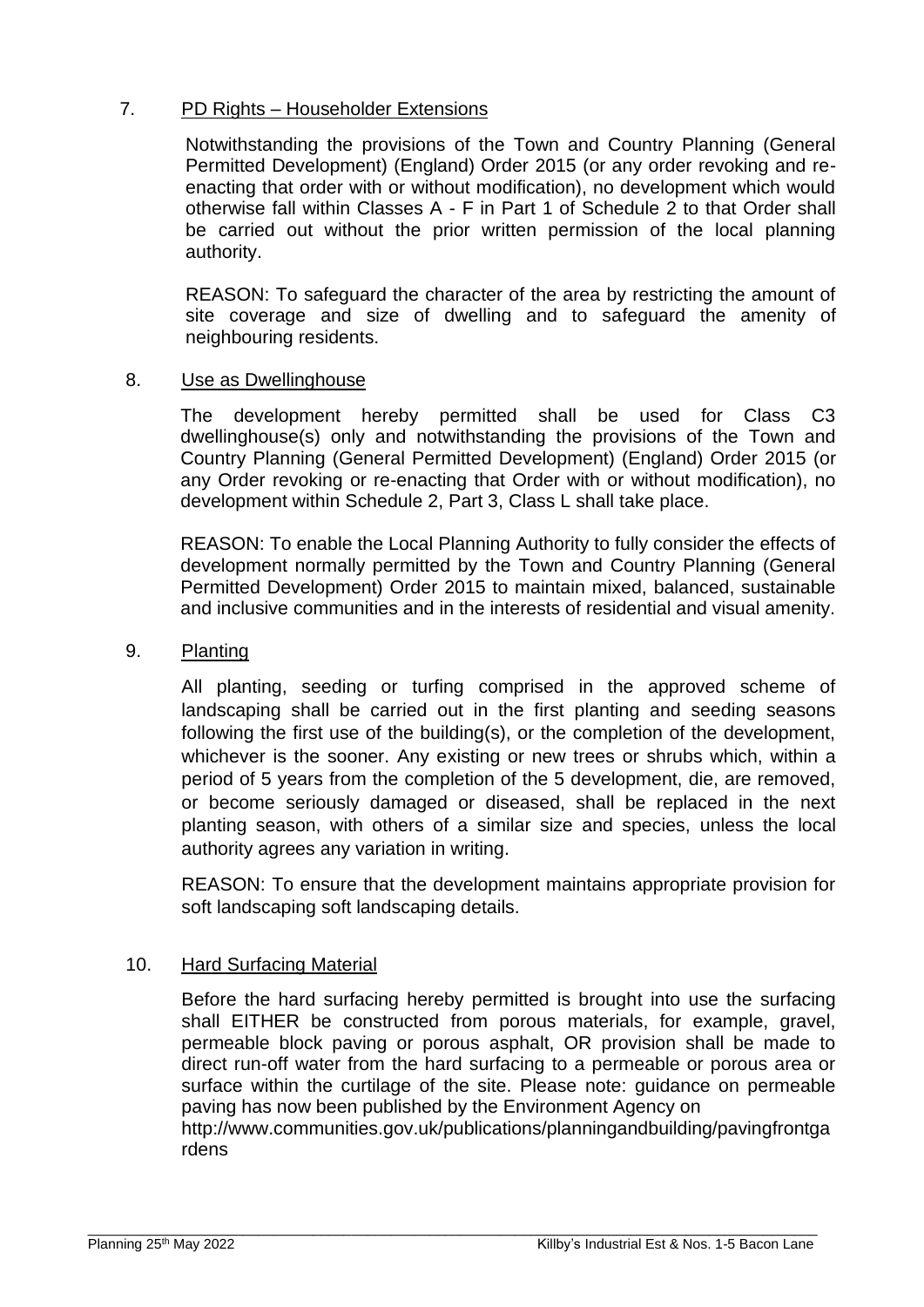REASON: To ensure that adequate and sustainable drainage facilities are provided.

#### 11. Contamination 1

The development hereby permitted shall be undertaken in accordance with the remediation measures and strategy detailed within the Phase 3 Remediation Strategy (November 2018), unless otherwise agreed and approved in writing by the Local Planning Authority.

REASON: To ensure that risks from land contamination to the future users of the land and neighbouring land are minimised, together with those to controlled waters, property and ecological systems.

#### 12. Contamination 2

In the event that contamination is found at any time when carrying out the approved development that was not previously identified it must be reported in writing immediately to the Local Planning Authority. An investigation and risk assessment must be undertaken and where remediation is necessary a remediation scheme must be prepared which is subject to the approval in writing of the Local Planning Authority. Following completion of measures identified in the approved remediation scheme a verification report must be prepared, which is subject to the Local Planning Authority in writing to be agreed

REASON: To ensure that risks from land contamination to the future users of the land and neighbouring land are minimised, together with those to controlled waters, property and ecological systems, and to ensure that the development can be carried out safely without unacceptable risks to workers, neighbours and other offsite receptors.

#### 13. Accessible and Adaptable Dwellings

The development hereby permitted shall be constructed to the specifications of: "Part M, M4 (2), Category 2: Accessible and Adaptable Dwellings" of the Building Regulations 2013 and thereafter retained in that form.

REASON: To ensure that the development is capable of meeting 'Accessible and Adaptable Dwellings' standards.

#### 14. Wheelchair User Dwellings

Ten per cent of the proposed dwellinghouses shall be constructed to meet the specifications of Building Regulation requirement M4(3) 'wheelchair user dwellings' and shall thereafter be retained in that form.

REASON: To ensure that the appropriate number of dwellinghouses are designed to be wheelchair accessible, or easily adaptable for residents who are wheelchair users.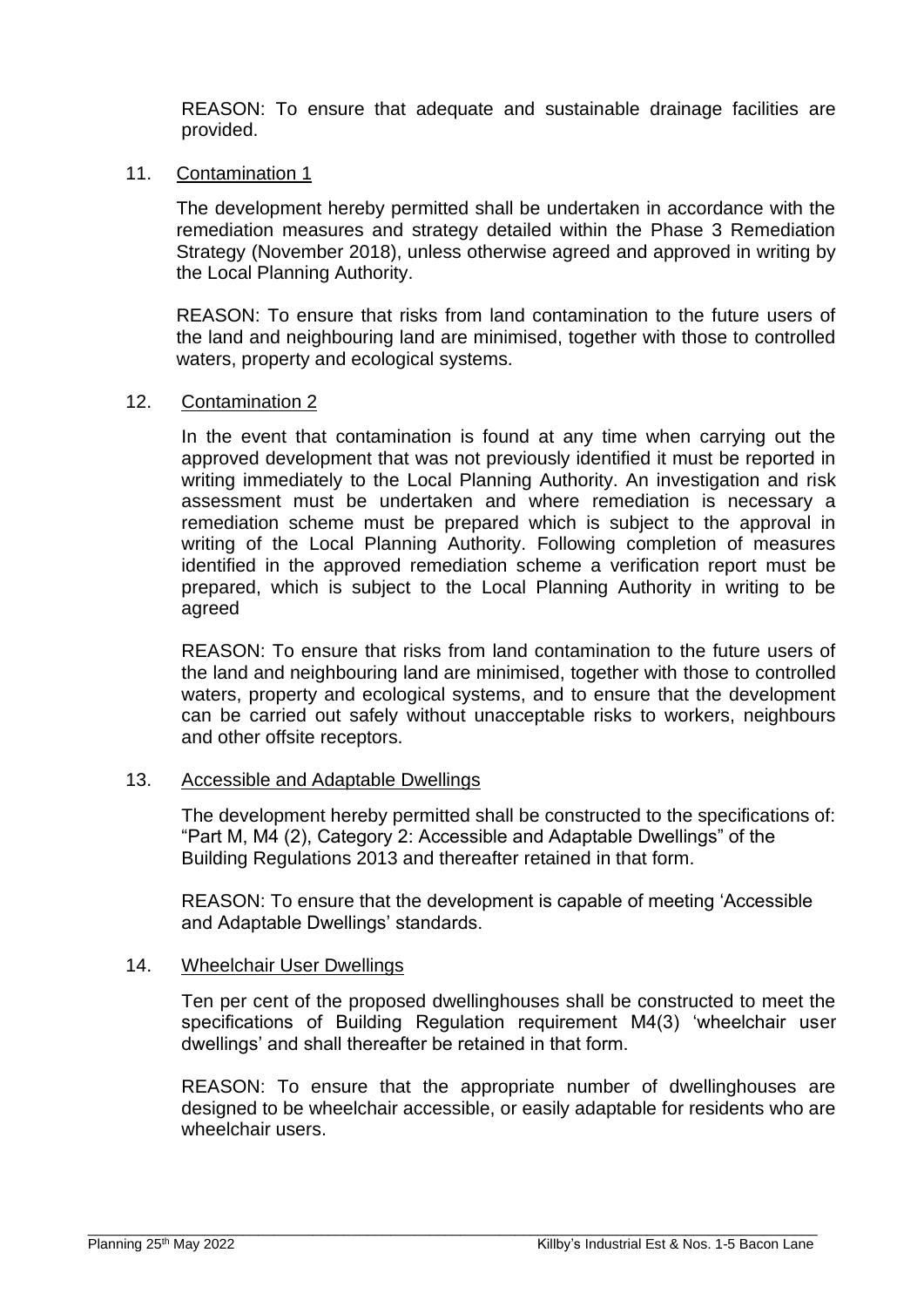# 15. Construction Logistic Plan

The development hereby permitted shall be constructed in accordance with the details set out within the Construction Logistics Plan and Construction Management Plan, unless otherwise agreed and approved in writing by the Local Planning Authority.

REASON: To ensure that the construction of the development does not unduly impact on the amenities of the existing occupiers of the properties on the site.

#### 16. Refuse Storage

The refuse and waste bins shall be stored at all times, other than on collection days, within the approved designated refuse storage areas

REASON: To enhance the appearance of the development and safeguard the character and appearance of the area.

#### 17. Flank Windows

Notwithstanding the detail shown on the approved plans, the windows within the flank elevations of the dwellinghouses shall be obscurely glazed and nonopenable below 1.7m above internal floor level. The windows implemented shall be retained thereafter.

REASON: To protect the amenities of the neighbouring occupiers.

#### 18. Secured By Design

Notwithstanding the detail shown on the approved plans, the windows within the flank elevations of the dwellinghouses shall be obscurely glazed and nonopenable below 1.7m above internal floor level. The windows implemented shall be retained thereafter.

REASON: To protect the amenities of the neighbouring occupiers.

# 19. Site Hoardings

Site works in connection with the development hereby permitted shall not commence before the boundary of the site is enclosed by a close boarded or other security fence to a minimum height of 2 metres. Such fencing shall remain until works and clearance have been completed, and the development is ready for occupation.

REASON: In the interests of amenity and highway safety.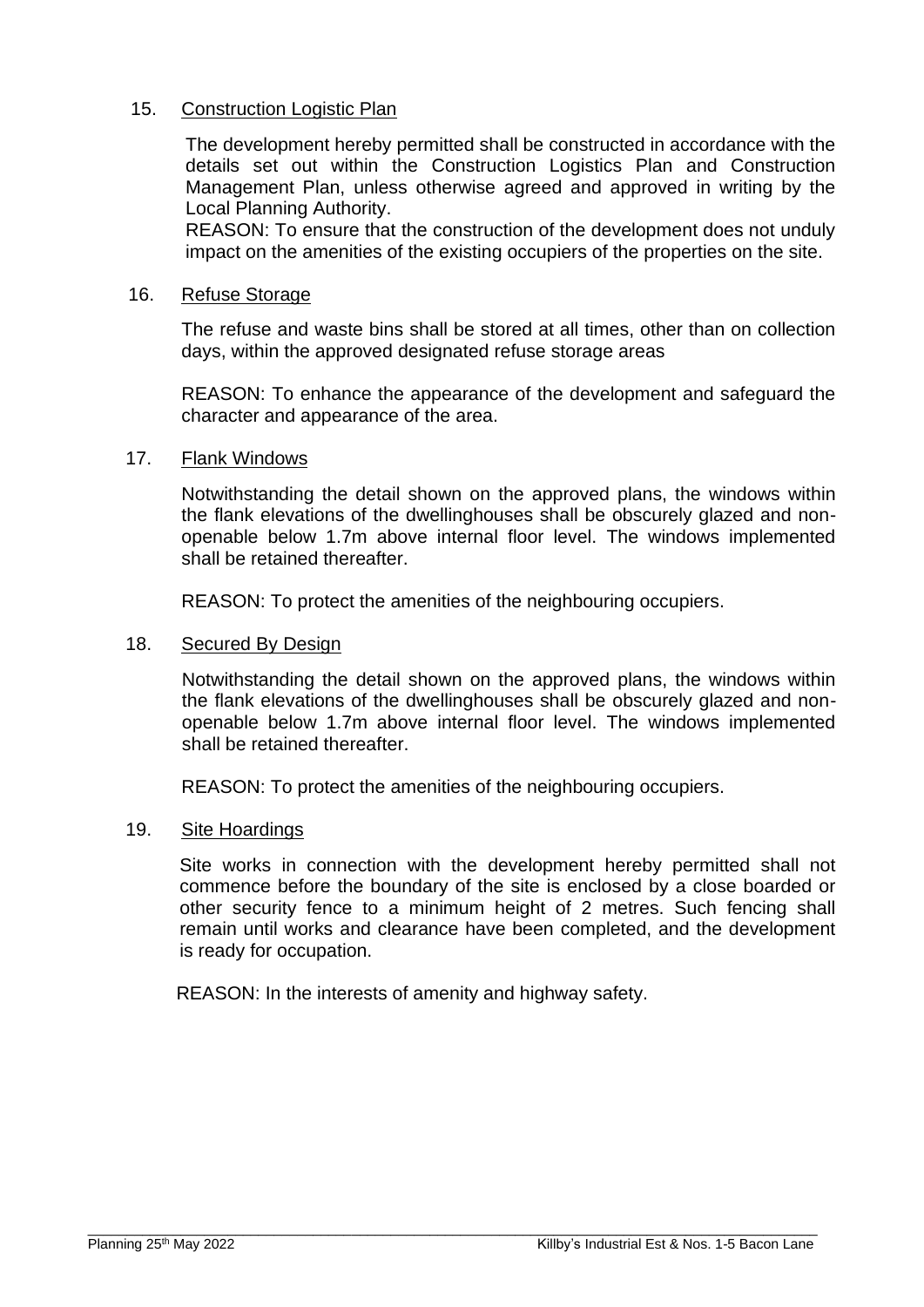# **INFORMATIVES:**

#### 1. Policies

The following policies are relevant to this decision:

**The National Planning Policy Framework (2021) London Plan 2021:** D3, D6, **The Harrow Core Strategy 2012:** CS1 **Harrow Development Management Policies Local Plan 2013:**  DM1

#### 2. Considerate Contractor Code of Practice

The applicant's attention is drawn to the requirements in the Considerate Contractor Code of Practice. In the interests of minimising any adverse effects arising from building operations, the limitations on hours of working are as follows: 0800-1800 hours Monday - Friday (not including Bank Holidays) 0800- 1300 hours Saturday.

#### 3. Party Wall Act:

The Party Wall etc. Act 1996 requires a building owner to notify and obtain formal agreement from adjoining owner(s) where the building owner intends to carry out building work which involves:

1. work on an existing wall shared with another property;

2. building on the boundary with a neighbouring property;

3. excavating near a neighbouring building,

and that work falls within the scope of the Act.

Procedures under this Act are quite separate from the need for planning permission or building regulations approval.

"The Party Wall etc. Act 1996: explanatory booklet" is available free of charge from:

Communities and Local Government Publications, PO Box 236, Wetherby, LS23 7NB

Please quote Product code: 02 BR 00862 when ordering.

Also available for download from the Portal website:

<https://www.gov.uk/party-wall-etc-act-1996-guidance>

#### 4. Pre-application engagement

Statement under Article 35(2) of The Town and Country Planning (Development Management Procedure) (England) Order 2015. This decision has been reached in accordance with paragraphs 187-189 of The National Planning Policy Framework. Harrow Council has a pre-application advice service and actively encourages applicants to use this service. Please note this for future reference prior to submitting any future planning applications.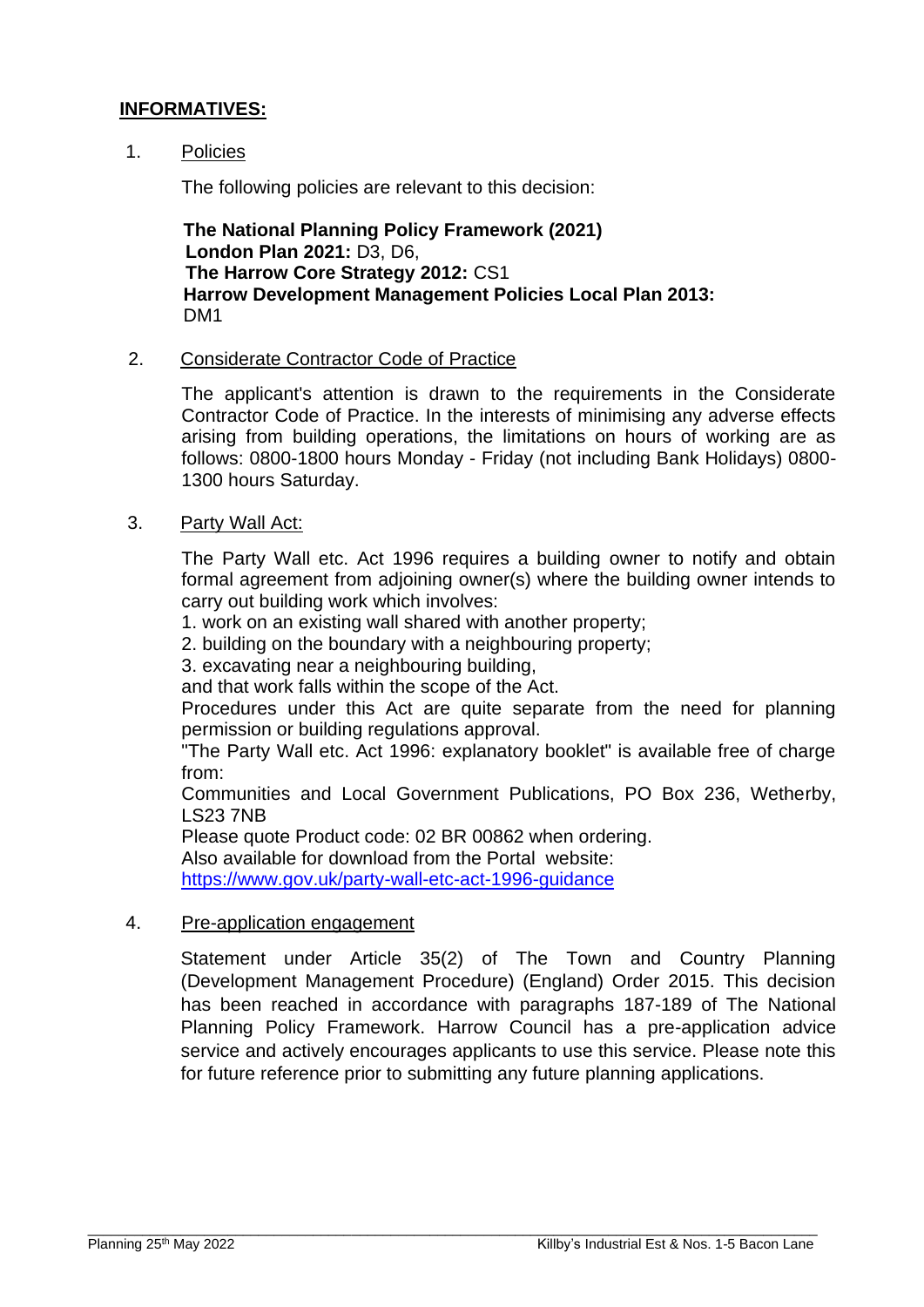# 5. Thames Water

The applicant is advised that under the terms of the Water Resources Act 1991, and the Thames Region Land Drainage Byelaws 1981, prior written consent of the Environment Agency is required for any proposed works or structures, in, under, over or within 8 metres of the top of the bank of the Edgware Brook, designated a main river.

# 6. Sustainable Urban Drainage

The applicant is advised that surface water run-off should be controlled as near to its source as possible through a sustainable drainage approach to surface water management (SUDS). SUDS are an approach to managing surface water run-off which seeks to mimic natural drainage systems and retain water on or near the site as opposed to traditional drainage approaches which involve piping water off site as quickly as possible. SUDS involve a range of techniques including soakaways, infiltration trenches, permeable pavements, grassed swales, ponds and wetlands. SUDS offer significant advantages over conventional piped drainage systems in reducing flood risk by attenuating the rate and quantity of surface water run-off from a site, promoting groundwater recharge, and improving water quality and amenity. Where the intention is to use soak ways they should be shown to work through an appropriate assessment carried out under Building Research Establishment (BRE) Digest 365. Support for the SUDS approach to managing surface water run-off is set out in the National Planning Policy Framework (NPPF) and its accompanying technical guidance, as well as the London Plan. Specifically, the NPPF (2012) gives priority to the use of sustainable drainage systems in the management of residual flood risk and the technical guidance confirms that the use of such systems is a policy aim in all flood zones. Policy 5.13 of the London Plan (2012) requires development to utilise sustainable drainage systems unless there are practical reasons for not doing so. Sustainable drainage systems cover the whole range of sustainable approaches to surface drainage management. They are designed to control surface water run-off close to where it falls and mimic natural drainage as closely as possible. Therefore, almost any development should be able to include a sustainable drainage scheme based on these principles. The applicant can contact Harrow Drainage Section for further information.

# 7. Compliance with Conditions

Compliance with Planning Conditions Requiring Submission and Approval of Details Before Development Commences

- You will be in breach of planning permission if you start development without complying with a condition requiring you to do something before you start. For example, that a scheme or details of the development must first be approved by the Local Planning Authority.

- Carrying out works in breach of such a condition will not satisfy the requirement to commence the development within the time permitted.

- Beginning development in breach of a planning condition will invalidate your planning permission.

- If you require confirmation as to whether the works you have carried out are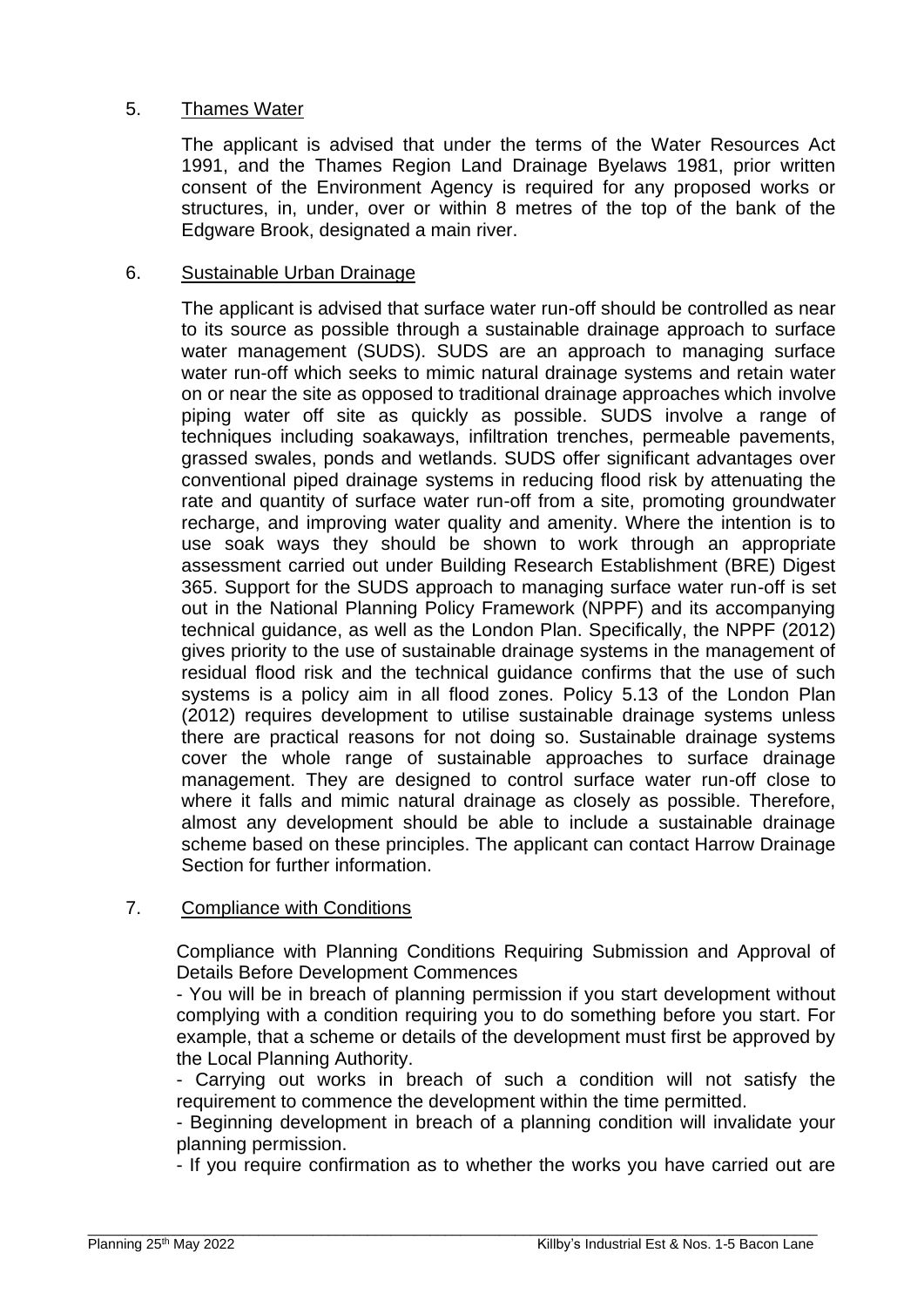acceptable, then you should apply to the Local Planning Authority for a certificate of lawfulness.

#### 8. Highways Interference

The applicant is advised to ensure that the highway is not interfered with or obstructed at any time during the execution of any works on land adjacent to a highway. The applicant is liable for any damage caused to any footway, footpath, grass verge, vehicle crossing, carriageway or highway asset. Please report any damage to nrswa@harrow.gov.uk or telephone 020 8424 1884 where assistance with the repair of the damage is available, at the applicants expense. Failure to report any damage could result in a charge being levied against the property.

#### 9. Street Naming and Numbering

Harrow Council is responsible for the naming and numbering of new or existing streets and buildings within the borough boundaries. The council carries out these functions under the London Government Act 1963 and the London Building Acts (Amendment) Act 1939.

All new developments, sub division of existing properties or changes to street names or numbers will require an application for official Street Naming and Numbering (SNN). If you do not have your development officially named/numbered, then then it will not be officially registered and new owners etc. will have difficulty registering with utility companies etc. You can apply for SNN by contacting technicalservices@harrow.gov.uk or on the following link. [http://www.harrow.gov.uk/info/100011/transport\\_and\\_streets/1579/street\\_namin](http://www.harrow.gov.uk/info/100011/transport_and_streets/1579/street_naming_and_numbering) g and numbering

# **Checked**

| Interim Head of DM         | DM 12/05/2022 |
|----------------------------|---------------|
| Interim Corporate Director | DP 16/05/2022 |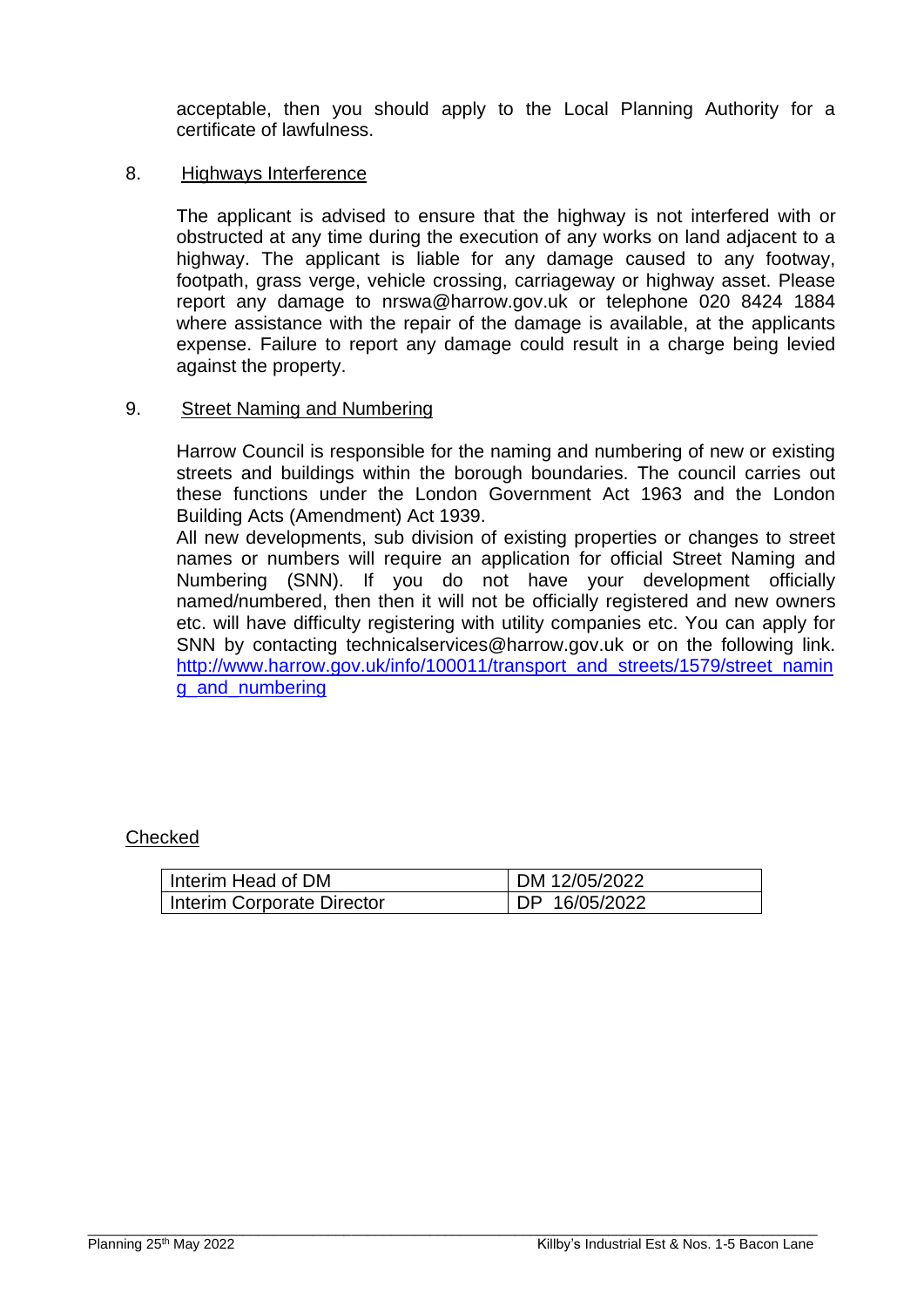# **APPENDIX 2: SITE PLAN**

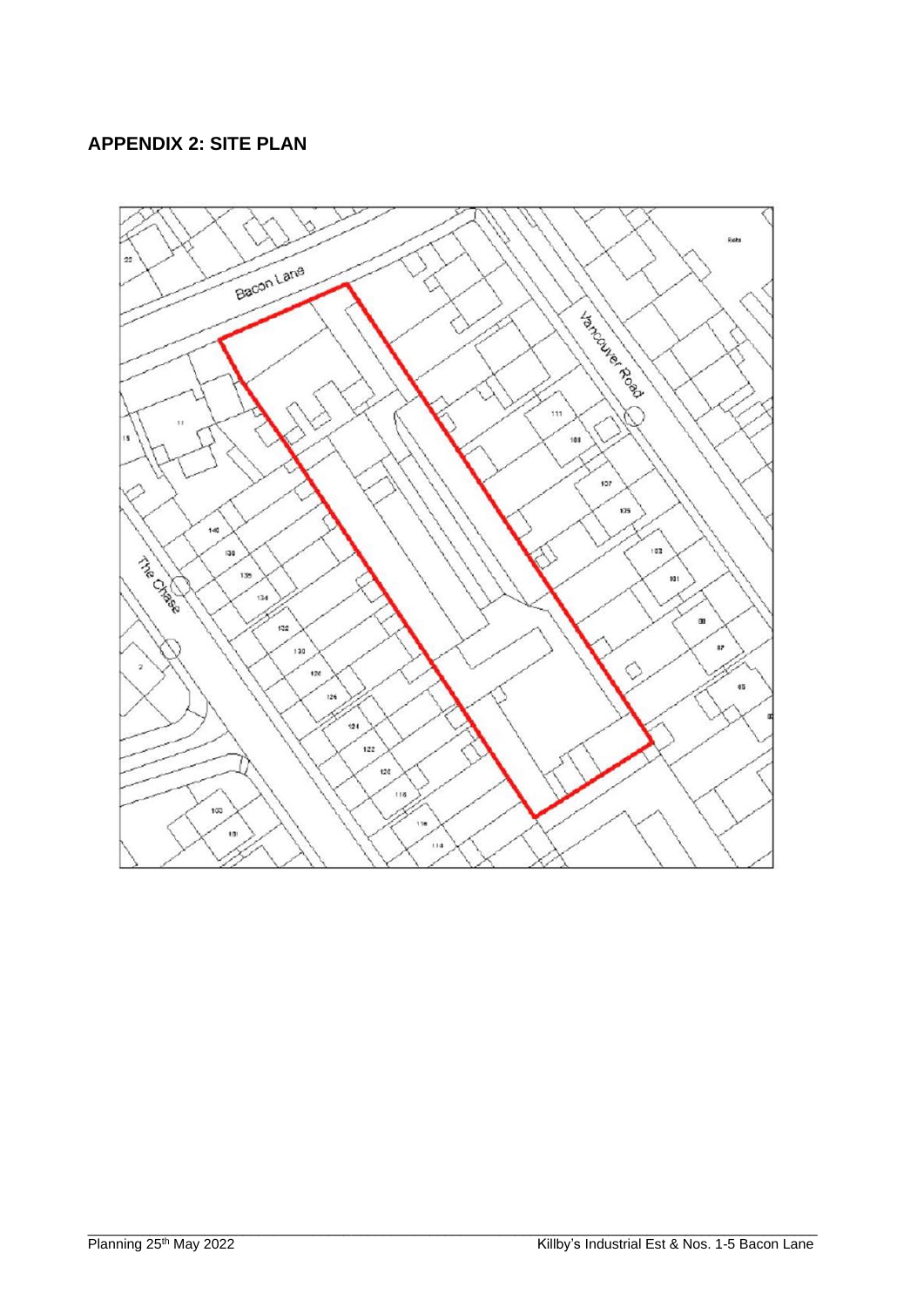# **APPENDIX 3: PLANS AND ELEVATIONS**

Approved and Proposed House Type 1





# Proposed Block Plan

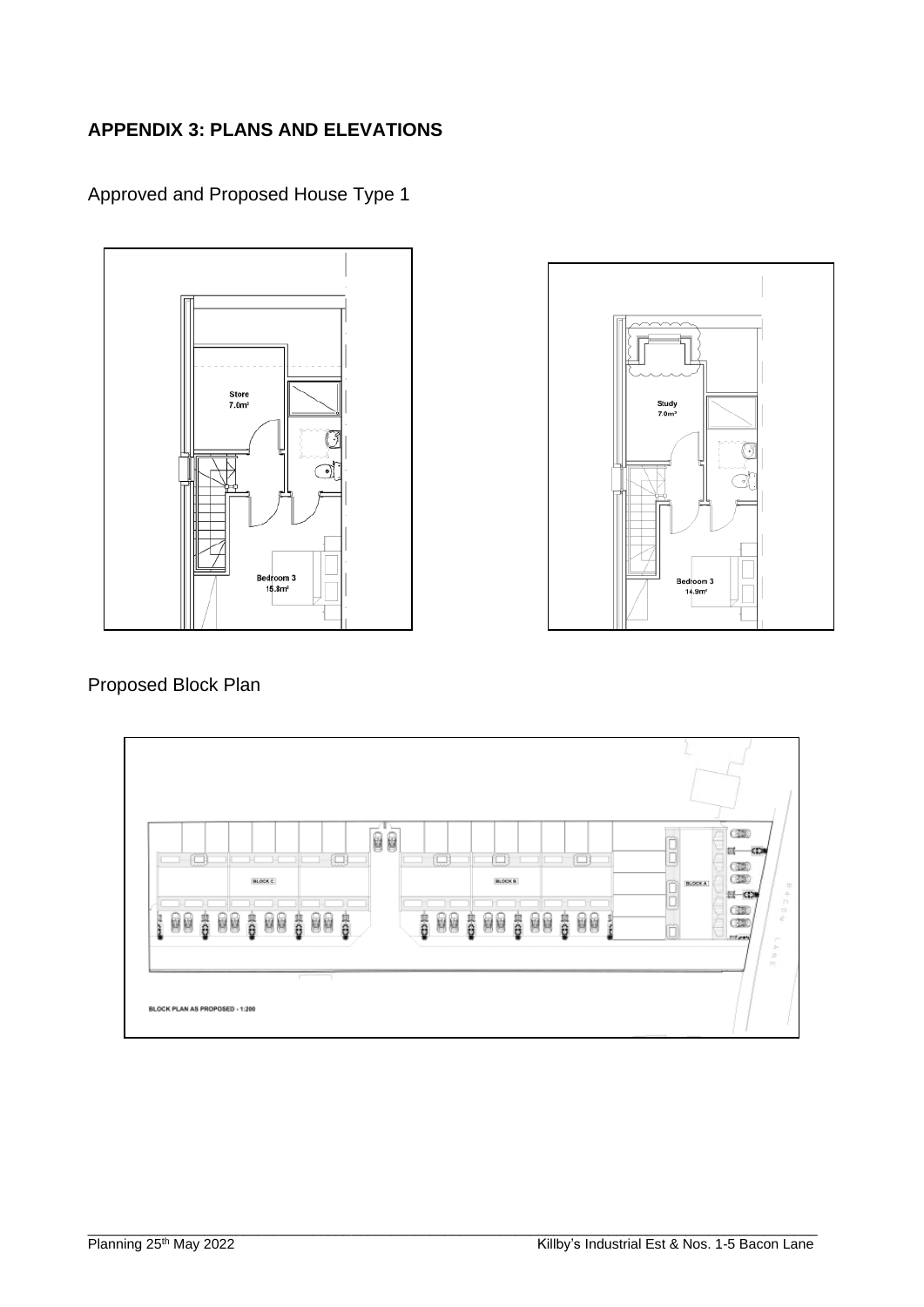